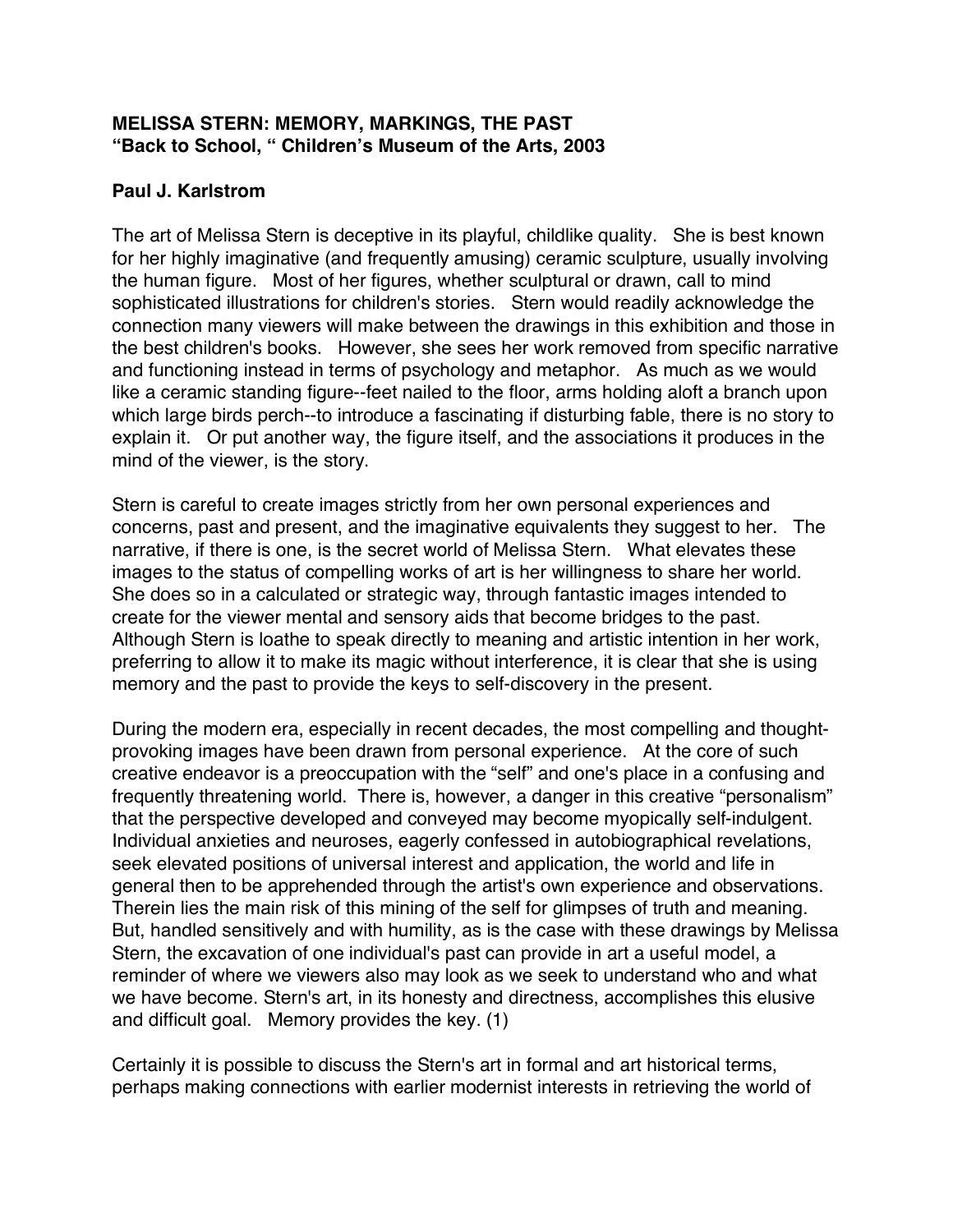childhood as an alternative to adult regimentation and loss of creative imagination. This was a characteristic of the surrealist agenda, and it also is encountered in the work of Paul Klee and others whose work Stern's figures may bring to mind. Such a romantic view of childhood, however, is not shared by Stern. In fact, her memories tend to fall on the darker side. Drawings such as School Lunch , Dance, Contagious, Bully, and Substitute Teacher all evoke decidedly unpleasant and stressful aspects of the primary school experience, a major site for Stern's unromanticised reflections upon her childhood. In fact, virtually all of these drawings betray in aggregate a world that adults should be grateful they have survived and left behind. Most of us will be reminded of events so painful at the time that we wished we could disappear, or at least move far away to another city or town to escape lives made miserable by unsympathetic, capricious teachers and hostile classmates. Melissa Stern remembers this and reminds us that the typical playground, for many of us, was a dangerous and unhappy place. Her response to it was sometimes nervous laughter at the oddness and darkness of the experience. It is this element of humor that children invariably understand; "they get it," Stern points out. This, of course, is the opposite of the sentimental and nostalgic view of revisionist adulthood.

In considering Stern's drawings and seeking an approach that would reveal their unique character, I decided that to focus heavily on stylistic and related characteristics would be misleading. It is true that modernism placed a special value on primitivism and naivete as signs of expressive authenticity, and the uninitiated might mistake Stern's drawings as participating in this phenomenon. They would, however, be wrong. Her art is sophisticated in its awareness of fine art and the various available means of expression and in its objectives. She has made a conscious decision to align herself with two of her great enthusiasms, non-Western and outsider art.

Among the variety of artists whose work she has admired are Giotto, Pieter Bruegel the Elder, Max Beckman (whom she describes as her "all-time hero"), Clemente, Susan Rothenberg, Basquiat, Ray Johnson, Anselm Kiefer, and anonymous photographers of carnival and circus performers. She professes to be "deeply moved" by the work of Northern California clay sculptor Robert Brady. One might also draw comparisons to Jean Dubuffet and Art Brut, but that too would miss the point. Whatever figurative and stylistic similarities may exist, I believe the meaning of Stern's very original imagery is to be found in the premium she places on memory as a means to an expanded understanding of the self. With this in mind, I opted to examine the work from a psychological perspective, seeking meaning in the artist's history and emotional life. And I decided to go directly to the source to gather the information I needed.

Over a period of several months I informally interviewed Melissa Stern, and the following observations are based on our conversations as well as an extended look at the work itself. (2) The resulting insights may not explain all aspects of her art, but her statement provides assurance that we are on the right track: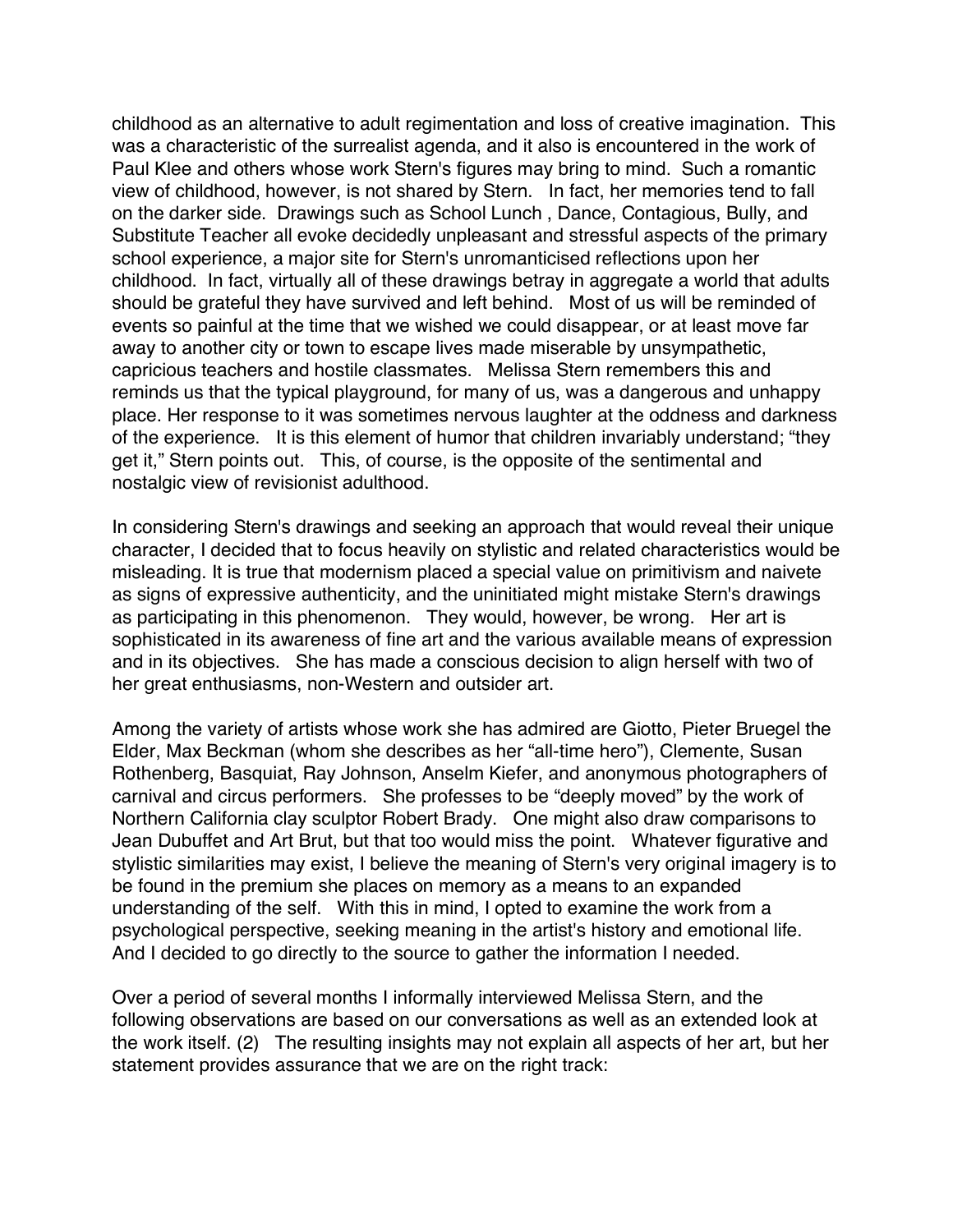This series of drawings is about my memories of grade school. Like most children, I loved and hated school, couldn't wait to go on Monday and couldn't wait to leave on Friday. This push and pull of feelings is my central memory of childhood. One tends to think of children's emotional lives as relatively simple, even "elementary" as the saying goes. In hindsight, our inner lives were as complex and layered as they are today. We just use bigger words now. (3)

The following fragments from our recent discussions provide the essential clues to the meaning of the drawings. Despite Stern's resistance to talking about her work, characteristic of many artists, through these verbal exchanges the images take on a new life rich with associations and implications that might otherwise be missed.

The extent to which Melissa Stern lives just beneath the surface of her art becomes clear as she describes her relationship to it. According to her, at the core of her art making is the desire to be "known in the world"—as a person, not necessarily as an artist. Yet set against that impulse is fear of rejection and being judged, of not being accepted. This wanting to be known but being nervous about it is, for Stern, a reason to make art. Afraid to reveal her secrets, she can let them "sneak out" through her drawings. Uncomfortable and silent about many of the concerns she harbors, including the gender and girlhood issues that appear, the artist expresses them in pictorial code, what she calls a "sneakier way." The tension that this conflict creates explains, for her, the unsettling and disturbing quality in her art. This psychological dimension appears throughout the drawings, notably in examples such as Dance, Lost, Mommy, and New Girl . In fact, most of these drawings betray an almost palpable anxiety.

One of the most revealing drawings, both literally and figuratively, depicts a standing nude girl, looking directly at the viewer with her right hand on a shapeless hip. One suspects that Most Likely is a self-portrait, and its message is youthful vulnerability and growing self-knowledge. The little girl with words (text from an old psychology book on hypnosis) for hair, budding breasts indicated, is a proto-sexual being, a Lolita type who is approaching awareness of the womanly powers that await her. But it is significant that this image, as is the case in much of Stern's sculpture as well as the drawings, is without genitals. This feature of Stern's figurative iconography more than invites Freudian analysis; it demands it-- especially when one considers that all of the male figures are also deprived of genitalia. (4) Whatever one's interpretation of such anomalies, there seems to be no question that the nude (presumably) pre-pubescent girl represents the sexual insecurities and anxieties that accompany growing up.

The main theme, the need to make connection with others, to be known fully and intimately, coupled with the basic fear of rejection, is reiterated throughout the various figural images, in ceramic sculpture as well as in the drawings. Stern sees this dilemma as true for both children and adults. And the result, as she sees it, is a "doing and not doing," showing but doing so indirectly. Working with symbols one cannot be pinned down. The invitation implicit in her work is to get to know the artist through the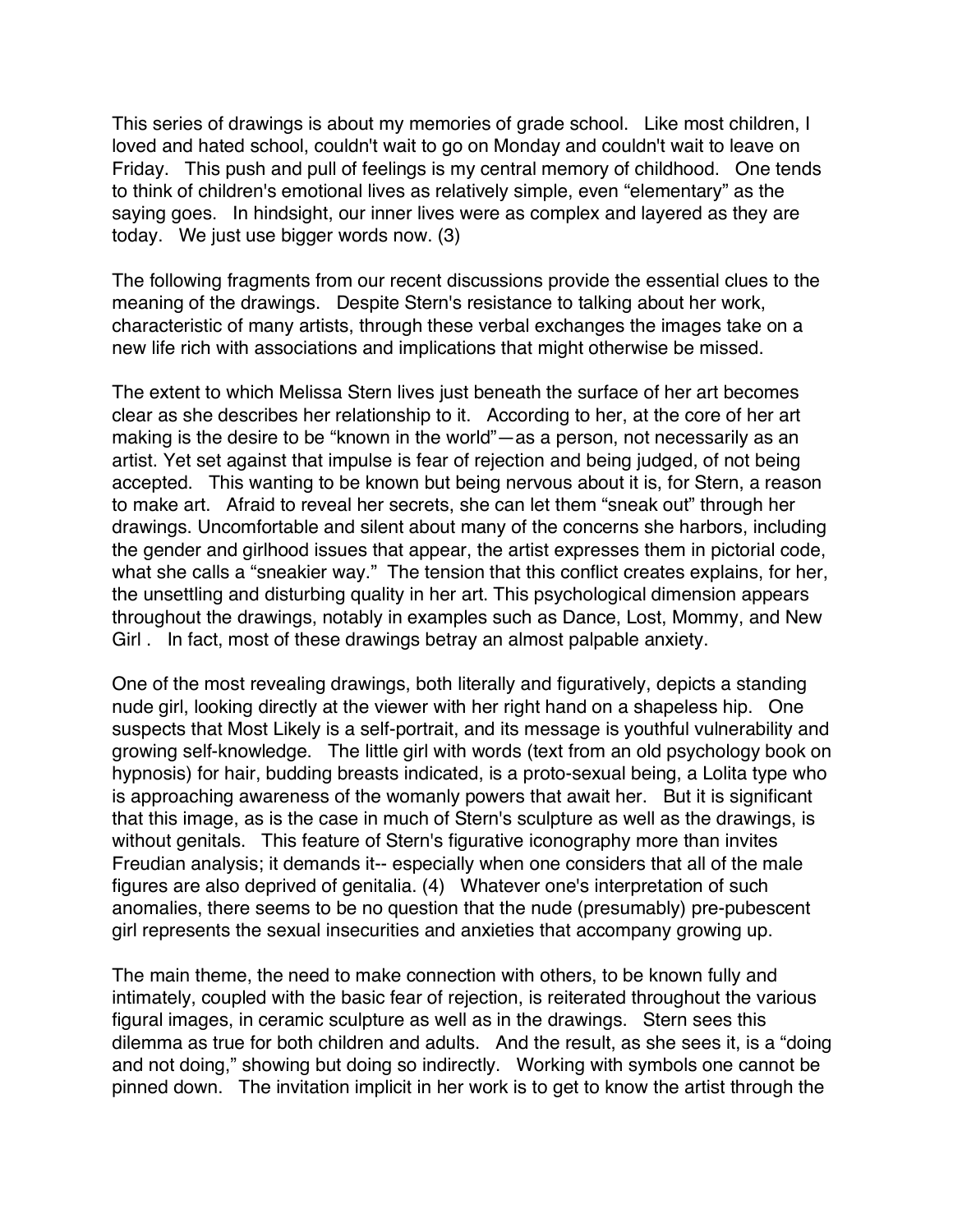clues offered. But the real goal, according to Stern, is to provide effective means for viewers of her imagery to better know themselves, to recognize elements in their own pasts that help to explain who and what they have become.Stern insists that her main objective is to hang onto the past that is reified and secured through art. Through memory, she says, the desire to know oneself is fulfilled. She sees herself as a dog with a bone or rawhide who "chews, chews, chews." Her image supplies an arresting and revealing portrait of the artist. Stern goes on to describe her images as "triggers" that create an ambience, a visual context in which memories of childhood emerge. And her stated primary goal is to transport the individual viewer into the past. For that task she has developed various strategies, a calculated approach beyond the powers of children, folk artists, or the insane, all of whom take a much more direct approach to imagemaking. She feels that her work is subversive in that it sets up the viewer to participate in her chosen program. She describes the process as one of gradual discovery in which the viewer, imagining he or she has "gotten it" (uncovered the meaning), discovers something else that says "stop, go back to work…look again." Her creations are parts of a short story that the viewer then writes, completing the narrative through personal memory and experience. Perceptive viewers will understand that they have had the good fortune to encounter a generous collaborator in Melissa Stern.

Stern's intriguing art and imagery are about the "examined life" and the role of thought, reflection, and introspection as sources for meaningful creative expression. As an educated thinking person, she has integrated art- making into her life as her chosen means to understand herself in the world, to accept who she is and to realize her desire to be recognized by others. At its best, she believes her work assures us that we are not alone--that, despite the fears that beset us, child and adult alike, we are "okay" after all. She disagrees with the therapist's goal for the patient to come to terms with childhood memories, to "acknowledge and move on." And she is outspoken in her determination not to move on. The past is to be valued; to lose it, and the feelings associated with memory, is to deny ourselves and what formed us. To understand the past is to understand oneself. That is the big idea to which these drawings are dedicated.

In addition to the determining influence of these overriding goals, Stern's art is also the product of her own intellectual life and educational experience. Her father directed her away from art school, believing that good art depended upon the development of the mind and writing skills. (5) He insisted that artists needed to be "smart." As a result, she studied art history and anthropology. Her undergraduate honors thesis in anthropology at Wesleyan University was entitled "Art and its Ritual Context," an entirely apt subject for the future artist. She was interested in why we make art at all, and she concluded that the purpose was to evoke the past, to stimulate and foster memory. This experience led her to abandon pursuing a career in museum work, a one-time goal fostered by her childhood visits to the anthropological museum at the University of Pennsylvania, just a few blocks from her home. She recalls the sense of awe and mystery that the experience engendered. Those visits, and her experience as a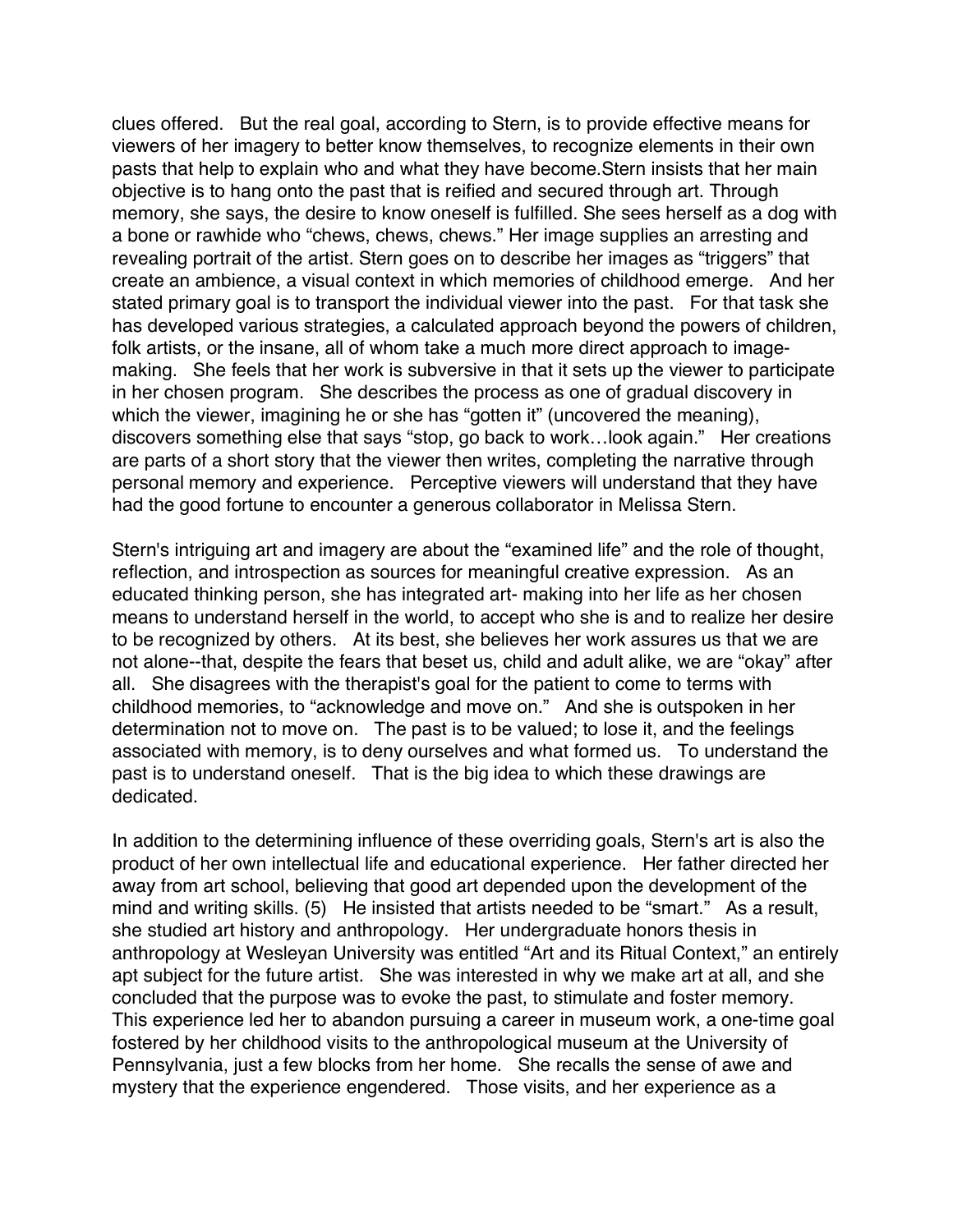teenager in a low-level job at the Philadelphia Art Museum, brought her into contact with objects from different cultures and periods. This was followed by exposure to Pop art and San Francisco Bay Area Funk. Robert Arneson was an important influence at that time. She describes her teenage period pieces as "funny and sarcastic," qualities that have carried into the present.

After college she wanted to make things rather than study them. Abandoning the cerebral approach to art, she became interested in how creativity functions beyond repositories of ideas. In other words, she decided to devote herself to finding ways to draw personally upon the power of art to make people feel . To arouse the subjective response that is frequently lost, or stifled, by an academic approach that reduces art to mere illustration of intellectual history. Melissa Stern came to see her creative task in terms of fashioning contemporary artifacts that have the power to connect to the past. And she now understands her role, the role of the artist, as modern day priestess or shaman. She and her fellow artists are then conveyers of a specific area of truth and knowledge that lies beyond and outside the rational world in which most of us in modern Western society function.

Finally, Melissa Stern consistently deploys pictorial means—style and working method—in the service of a fundamentally humanist art, of which the drawings are a significant part. She recycles her drawings in an ongoing process of experimentation and discovery, frequently introducing collage elements from Life magazine of the 1940s and 1950s, as the old becomes the new. The individual identity of each drawing, maintained over time and through various changes, is entirely analogous to the connection Stern seeks to reveal between the past and the present. The adult achieves greater sense of his or her place in the world by remembering how that awareness was first developed and negotiated as a child. It is interesting, if hardly surprising, that Stern's own childhood drawings and sculptures were, according to her account, very similar in expressive quality to her mature work. (6)

The process of building the drawings is laborious and time-consuming. Stern works on each one for months. They are typically thickly layered, with subtle color and texture reflecting the emotions that she intends to convey. The work is laid down or built up, drawing upon drawing, one placed over another. Then a thin white or gray wash is applied, covering the image but revealing, almost as pentimenti , what lies beneath. In Stern's words, hints of earlier layers that lie beneath the surface, are allowed to "sneak through." (7) This provides a perfect technical metaphor for the passage of time, operation of memory, and the slow retrieval of earlier experience. In any event, to make the drawings look simple is difficult, requiring considerable time. And so we return to our starting point, the need to understand the artist's intent to better appreciate that profound and ambitious goals lie, only partly hidden, beneath Melissa Stern's deceptively simple surface imagery.

Paul J. Karlstrom